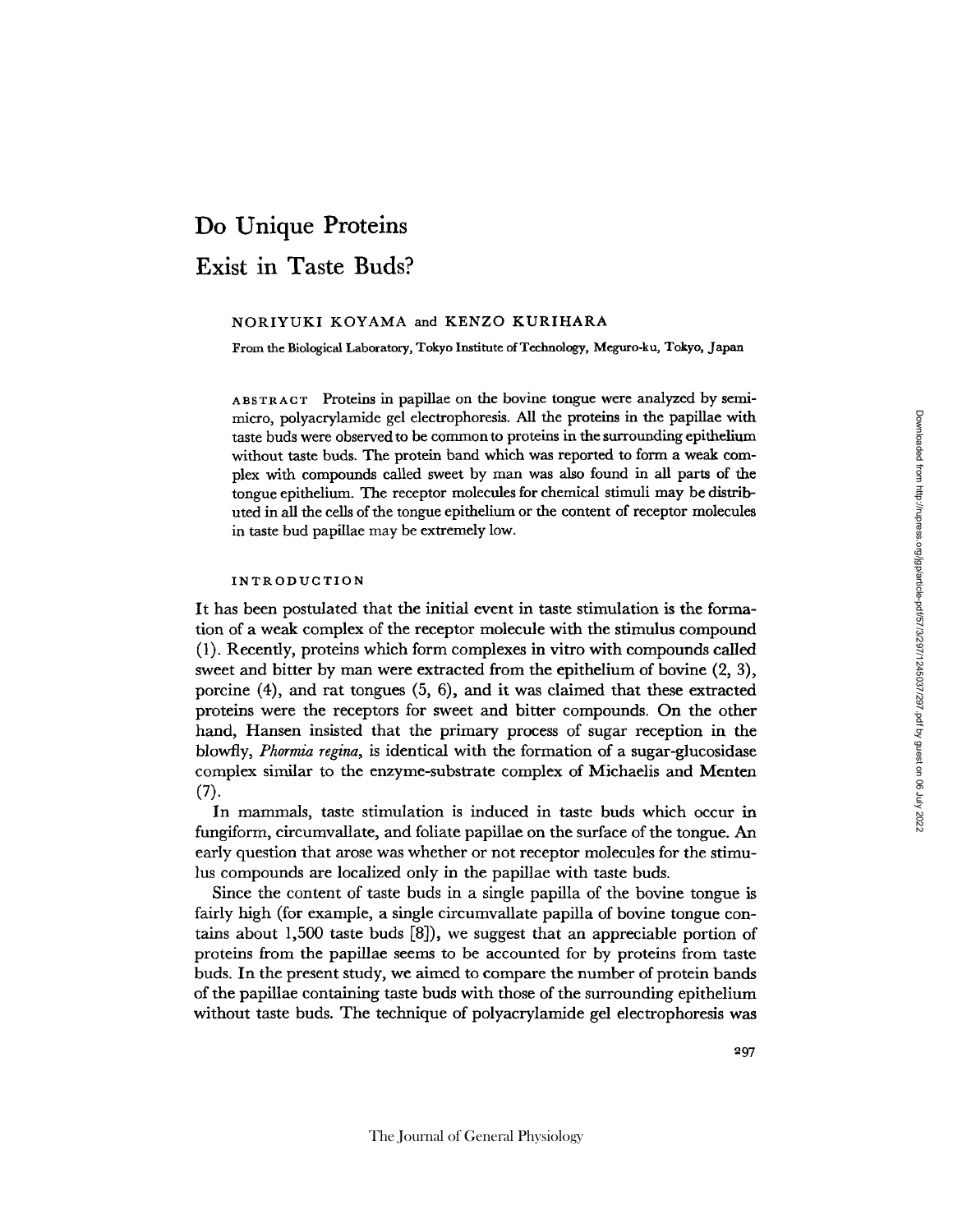chosen to compare protein patterns because of its high resolution of complex protein mixtures. Since the papillae are fairly small, a semimicrotechnique was devised for the protein preparation and electrophoresis.

#### EXPERIMENTAL

26 circumvallate papillae and about 200 fungiform papillae were seen on the epithelium of a bovine tongue used in this study. Circumvallate papillae, fungiform papillae, or the surrounding epithelium including filiform papillae which contain no taste buds were cut off with a small scalpel from the bovine tongue, and homogenized with a small motor-driven glass homogenizer in 0.3 ml of a 0.06 M buffer solution (Tris-HC1, pH 8.7, or acetate-KOH, pH 4.5). The homogenate was centrifuged in a microcentrifuge for 30 min at 10,000  $\times$  g. The protein concentration of the supernatant was determined on an aliquot of the supernatant by the method of Gornall et al. (9). Half volume of the supernatant (0.13 ml) was subjected to polyacrylamide gel electrophoresis with a 3 (I.D.)  $\times$  70 mm glass tubing. Gels for electrophoresis at pH 8.7 and those at pH 4.5 were prepared according to the method of Davis (10) and that of Reisfeld et al. (11), respectively. Electrophoresiswas carried out at 1 ma/tube for 80 min at pH 8.7 and at 1 ma/tube for 150 min at pH 4.5. Gels were stained with Coomassie blue (12) which affords high sensitivity detection of protein bands. The minimum amount of protein detected by the electrophoresis technique used in the present study was determined to be 0.1  $\pm$  0.05 µg per gel by using serum albumin (Nutritional Biochemical Corp., Cleveland, Ohio) as a standard protein sample. For precise comparison of protein bands in gels, electrophoresis was also carried out by running two different samples on a single gel column (referred to as a "split gel" [13]). All the experimental operations were performed at 4°C.

After extraction with the buffer the sediment was subjected to further extraction by a 8 M urea solution containing 1 % sodium dodecyl sulfate (SDS). After 1 hr of extraction at room temperature, the extract was centrifuged and the supernatant was subjected to electrophoresis on 8 M urea gels. In this case, gels were stained with Amido Schwarz (10).

The protein reported by Dastoli et al. was prepared according to their method (3) from the whole epithelium of bovine tongues by ammonium sulfate fractionation, followed by gel filtration with a column of Bio-Gel P-150 (Bio-Rad Laboratories, Richmond, Calif.).

### RESULTS AND DISCUSSION

Electrophoretic patterns at pH 8.7 of proteins extracted with the buffer are shown in Fig. 1. The photographs of A, B, and C represent the patterns of proteins from fungiform papillae, circumvallate papillae, and the surrounding epithelium, respectively. These patterns are also shown schematically in Fig. 2. The widths of the bands in the figure are indicative of relative widths of the staining bands and dark-, cross-, and parallel-hatching indicate the relative staining intensity of the bands. As seen from the figures, all the protein bands from the fungiform and circumvallate papillae are common to those from the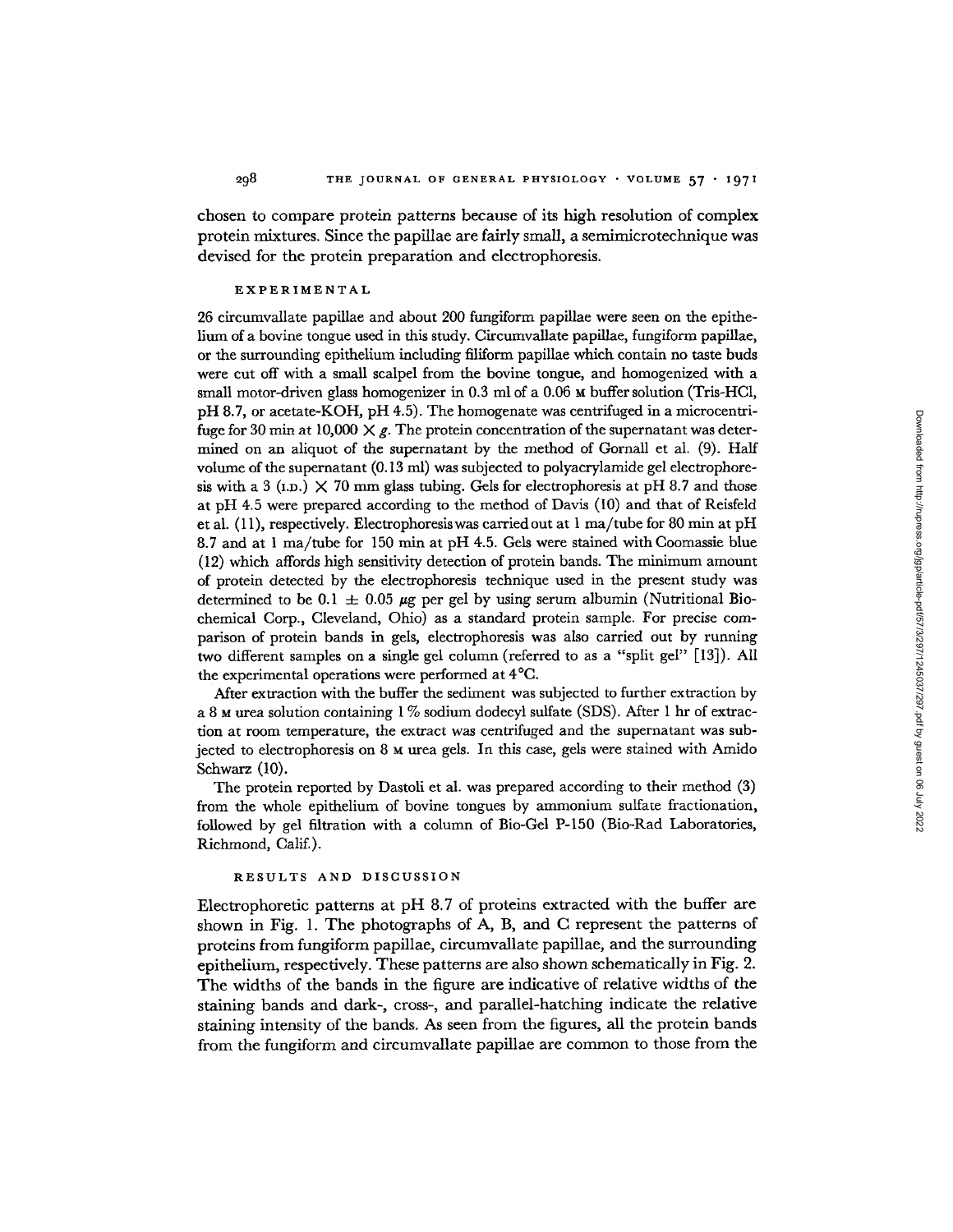N. KOYAMA **AND** K. **KURIHARA** *Do Unique Proteins Exist in Taste Buds?* 299



FIGURE 1. Electrophoretic patterns of the proteins extracted with the buffer from fungiform papillae (A), circumvallate papillae (B), and the surrounding epithelium without taste buds (C). The amounts of protein applied to a gel were: A, 170  $\mu$ g from seven fungiform papillae (wet weight, 14 mg); B, 160  $\mu$ g from two circumvallate papillae (12 mg); C, 160  $\mu$ g from the surrounding epithelium (13 mg). Electrophoresis was carried out at pH 8.7. All gels were stained with Coomassie blue.

surrounding epithelium. Although the protein of AB-16 (Fig. 2) is more abundant in the papillae with taste buds, the protein seems to have no direct relation to taste reception, because the protein was confirmed to be serum albumin by electrophoresis with purified serum albumin in split gel.

It is known that in man the sweet taste is most easily sensed at the tip of the tongue, the bitter at the back, the sour at the edge, and the salt both on the tip and at the edge. However, a distinct difference was not found among the protein patterns from the fungiform papillae on different sides of the tongue.

Since most basic proteins do not migrate anodically on electrophoresis at pH 8.7, a protein solution extracted with the buffer was also subjected to electrophoresis at pH 4.5. Some of the proteins which migrated at pH 8.7 also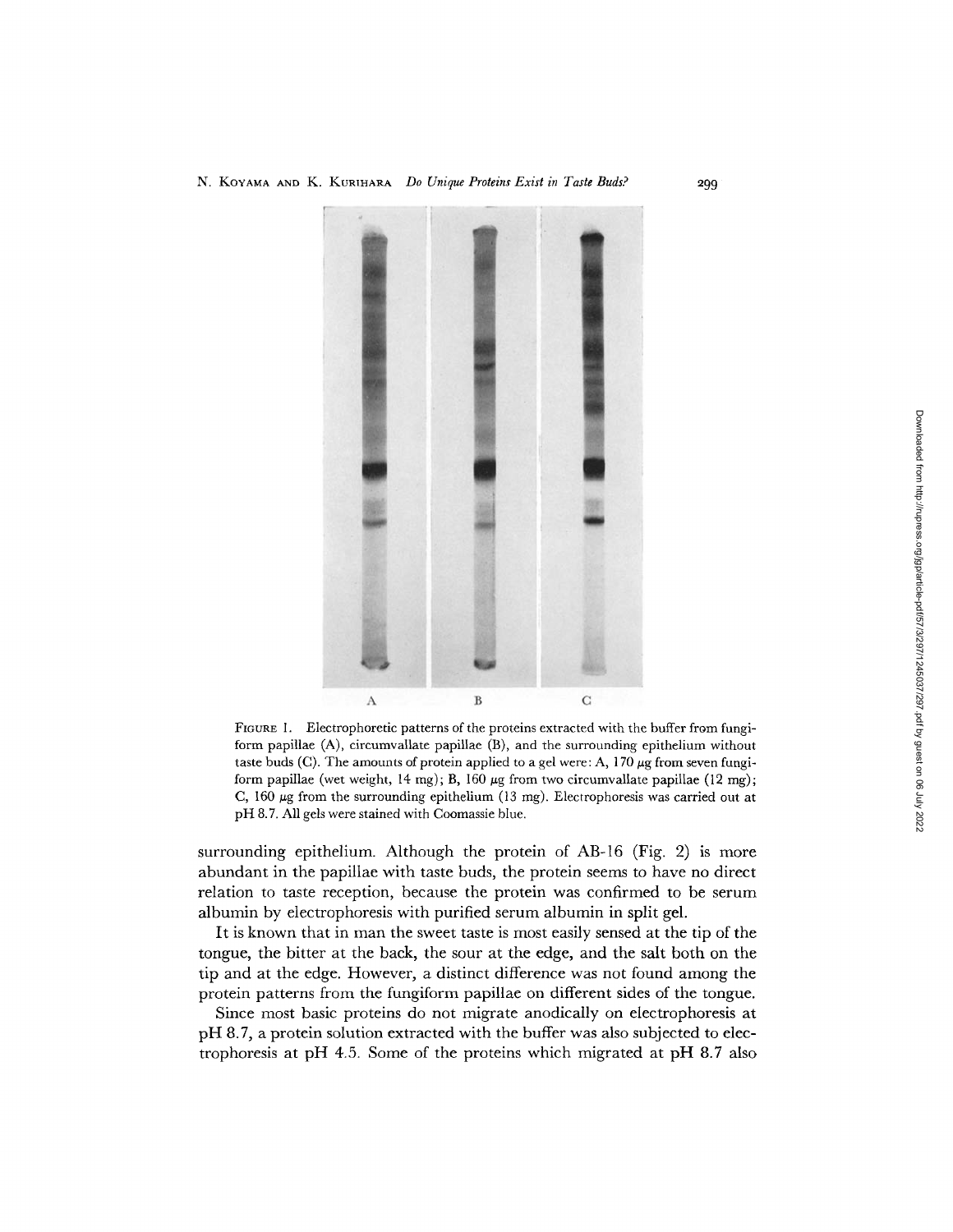

FIGURE 2. Schematic representation of polyacrylamide gels of proteins from fungiform papillae and the surrounding epithelium without taste buds. A, fungiform papillae, electrophoresis at pH 8.7 (same as A in Fig. 1); B, epithelium, electrophoresis at pH 8.7 (same as C in Fig. 1); C, fungiform papillae, electrophoresis at  $pH$  4.5; D, epithelium, electrophoresis at pH 4.5; E, proteins extracted with a 8  $\mu$  urea solution containing 1% SDS from fungiform papillae, electrophoresis at  $pH\,8.7$ ; F, the same proteins as E, electrophoresis at pH 4.5. Amounts of protein applied to a gel were: C, 170  $\mu$ g from 7 fungiform papillae (13 mg); D, 180  $\mu$ g from the epithelium (14 mg); E, 50  $\mu$ g from 20 fungiform papillae  $(42 \text{ mg})$ ; F,  $45 \mu$ g from 20 fungiform papillae  $(38 \text{ mg})$ . A, B, C, and D were stained with Coomassie blue; E and F stained with Amido Schwarz.

migrated at pH 4.5. For example, the band of CD-6 which is more abundant in papillae with taste buds was confirmed again to be that of serum albumin by split gel. The diagrams C and D represent the protein patterns of fungiform papillae and the surrounding epithelium, respectively. As in the electrophoretic patterns at the alkaline pH, all the protein bands from the fungiform papillae were found in the surrounding epithelium, while two bands (D-2 and D-3) which were lacking in the fungiform papillae were found in the surrounding epithelium.

Since the protein reported by Dastoli et al. (3) was reported to be a basic protein, the band of this protein must be contained in the electrophoretic pattern at the acidic pH. In order to find the band of the protein in the gel, the protein was prepared from the whole epithelium of bovine tongues according to the method of Dastoli et al. (3). The protein preparation obtained gave one major band which was found to be CD-14 in split gel, accompanied by five minor bands (CD-1, 2, 4, 5, 7). The results indicated that the content of the proteins reported by Dastoli et al. in the epithelium is sufficiently high to be detected by electrophoresis and also that the proteins are homogeneously distributed in the whole epithelium of the bovine tongue surface. Since all the protein bands from fungiform papillae are common to those from the surrounding epithelium, the protein which was reported to form a weak complex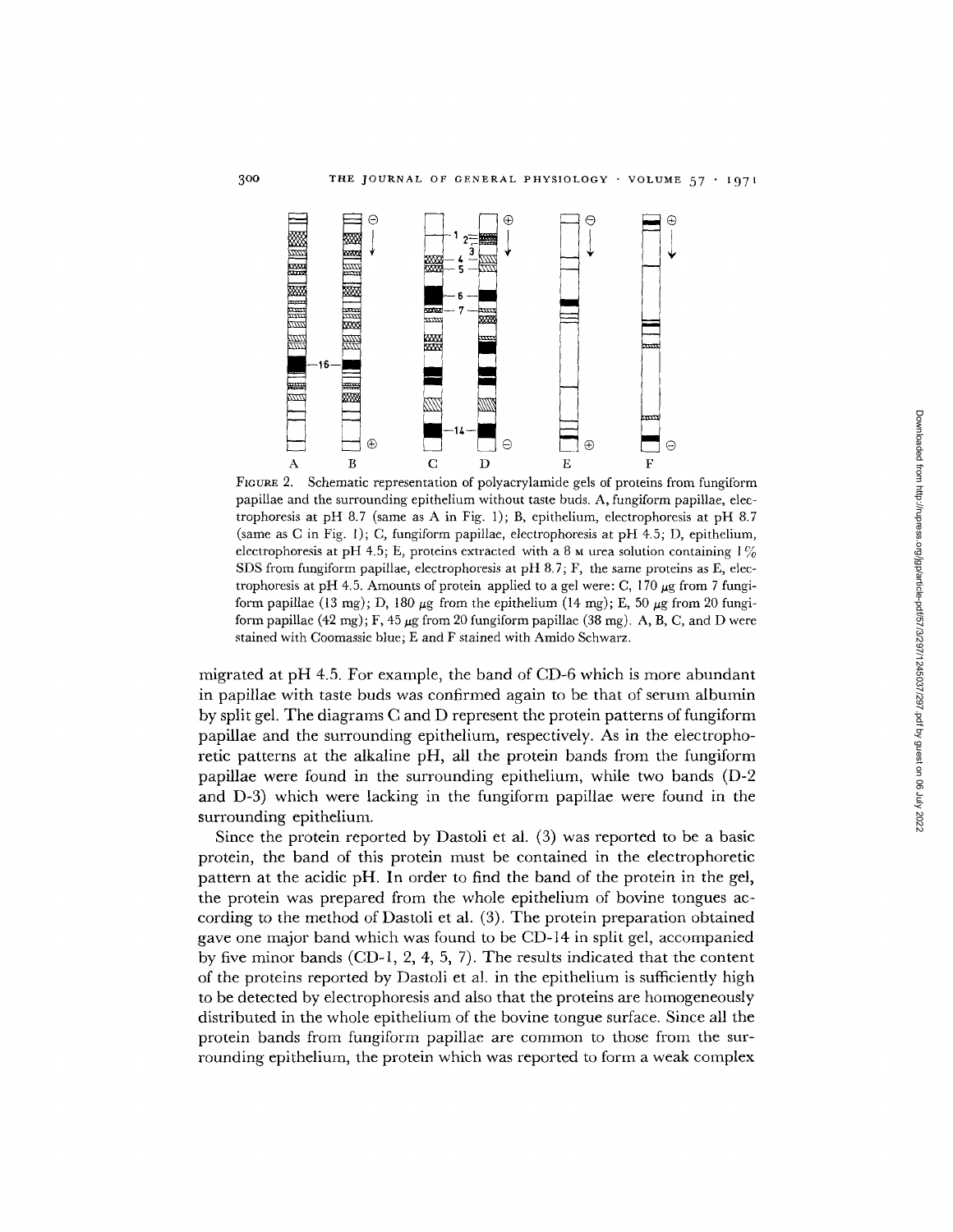with bitter compounds (4) must also be homogeneously distributed in the whole epithelium of the tongue surface.

Some proteins may be firmly bound to the cell membrane and thus not solubilized with buffer solution. Therefore, after extraction with buffer the sediment was subjected to extraction by a 8 M urea solution containing detergents such as Triton X-100, deoxycholate, and SDS. Electrophoresis of the extract was carried out at pH 8.7 and at pH 4.5. Since gels containing detergents often became opaque in the process of staining with Coomassie blue, gels were stained with Amido Schwarz, although the sensitivity of this stain was less than that of Coomassie blue. The electrophoretic patterns of the extraction by a 8 M urea solution containing  $1\%$  SDS, which was found to solubilize most strongly the proteins in the sediment, are shown in diagrams E  $(pH 8.7)$  and F  $(pH 4.5)$ . Again, no difference was found between the protein pattern of the papillae with taste buds and that of the surrounding epithelium.

It was concluded from the present study that all the proteins in the papillae with taste buds are common to those in the surrounding epithelium without taste buds. It is unlikely that the proteins from the epithelium without taste buds would happen to show the same mobilities as those from the papillae with taste buds, since polyacrylamide gel electrophoresis affords a very high resolution of protein bands. Various interpretations may be placed on the present conclusion. One of these interpretations is as follows. The receptor molecules for chemical stimuli are distributed in all parts of the tongue epithelium. Although the stimuli may bind to the receptor molecules at all parts of the epithelium, only the binding of the stimuli at taste buds produces effective taste stimulation.

An alternative interpretation is that the content of receptor molecules in the papillae is too low to be detected by polyacrylamide gel electrophoresis. Any new protein band in addition to the bands of diagrams A and C in Fig. 2 was not detected even when 260  $\mu$ g of protein extracted from 10 fungiform papillae (wet weight, 21 mg) was applied to a single gel without urea for the electrophoresis at pH 8.7 and pH 4.5, respectively. The minimum amount of protein detectable by the electrophoretic technique used in the present study was determined to be around 0.1 µg per gel by using serum albumin as a standard protein sample; therefore, the content of receptor molecules in a single fungiform papilla may be lower than  $0.01\ \mu{\rm g},$  if a receptor molecule is a protein unique to taste buds and is extractable in aqueous buffer. Since the content of the proteins reported by Dastoli et al. (2, 3) in the papillae and the surrounding epithelium was sufficiently high to be detected by electrophoresis, we are forced to deny that the proteins are true receptor molecules, if we admit the above interpretation. Further study will be needed to clarify the actual nature of taste receptor molecules.

*Received for publication I June 1970.*